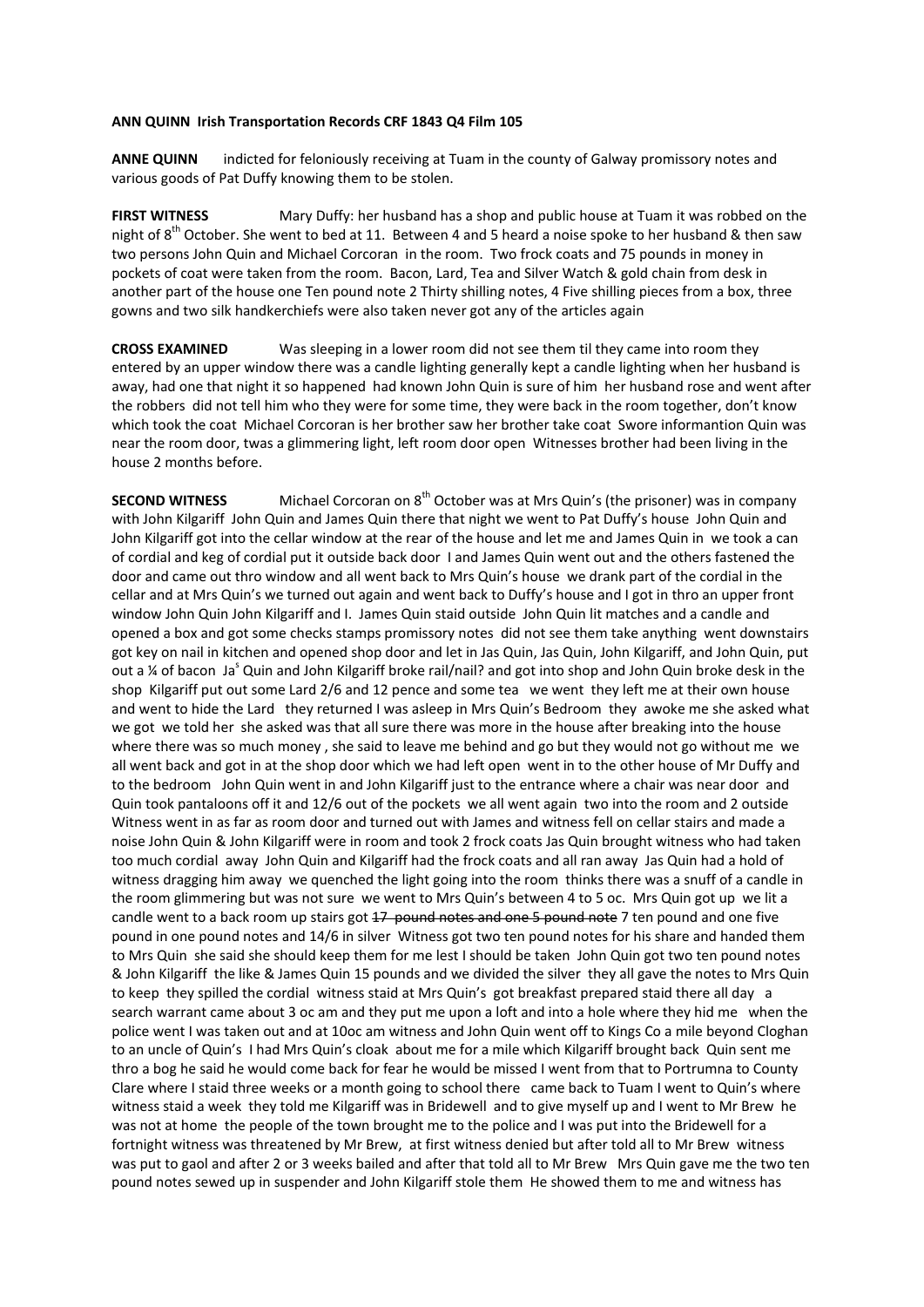since been living mother at Westport, in about a fortnight after, they took the ten pound notes from me, witness had some communication with Grimes in the presence of the Quins and Kilgariss witness said I'd go to Mr Brew they s<sup>d</sup> they did not care Grimes said he'd make one they said I would be transported and suffer as well as they Mrs Quin gave me five the pound notes in the presence Grimes Kilgariff gave her ten pounds that she might take five pounds out of it she said it was a queer thing of them to take my money and if I was right I'd go and tell all I said I'd go to Mr Brew & if they said I'd be transported myself and they did not care if they would;

I mistook the witness from his mode of pronunciation & was [afterward or at times) [...] & so wanted any note *2x (this was written at the side of the statement)*

**CROSS EXAMINED** Was bailed by his brother in Law Mr Conealey ) thinks by turning queen's evidence he expects he will not be transported the Quin's were taken up on suspicion witness had been drinking and went to bed drunk & they awoke me I was tipsey they gave me the cordial to give me courage I thought at first they did not intend to take more; when going back did not well know what he was about but knew we were going to rob Mr Duffy stood at the room door as to what he told Mr Brew "one five pound note" that is not true, **TO A JUROR** used to live with his sister, about a fortnight before the robbery had a quarrel with his sister; fell in with the Quins witness showed the Police where the hole was.

**THIRD WITNESS**  Patrick Grimes – on Sunday before Xmas saw Corcoran at (a word written above but blotted) witness's house door witness went by his directions to Mrs Quin and saw Ja<sup>s</sup> Quin & John Kilgariff Her and her daughter witness asked John Kilgariff would he give Corcoran the two notes he took from him Mrs Quin said he had a right to do so that He took the notes she sewed in the suspenders Corcoran came in & said come bring me to Mr Brew on which Mrs Quin said to Kilgariff come give him back the money you got your own share of the money and James asked would he give five pounds out of the money then Kilgariff consented to give him five pounds but said not till morning Kilgariff then said to Mrs Quin to give five pounds to Corcoran out of her part of the money that he could not get over the gate where his money was hid James Quin said he'd go with him and go over the gate & they went out & Witness went over to his own house & staid there till he saw them come back and witness went to them again to Quins and saw Kilgarris hand Mrs Quin a note which he said was a ten pound note & she handed Corcoran 5 notes one pound notes as she said then Mrs Quin said since all is over they should treat Mr Grimes which I refused and asked Corcoran to come home & he did Witness advised him to go to Mr Brew and offered to go with him.

**CROSS EXAMINED** Corocran said to witness before witness went to Quin's that he would give it to Mr Brew Kilgariff admitted he stole the money from Corcoran Witness was not acquainted with Corcoran before & spoke to him seeing him going to the house & witness wished to warn him not to go there.

> The prisoner produced no witness Verdict Guilty

> > \*\*\*\*\*\*\*\*\*\*\*\* **4**

**2. 1843**

**Anne Quinn**

**Receiving Stolen Money**

**7 yrs (initials)**

**The law must take its course**

**May 6 1843 (Initials) \*\*\*\*\*\*\*\*\*\*\*\*\*\*\***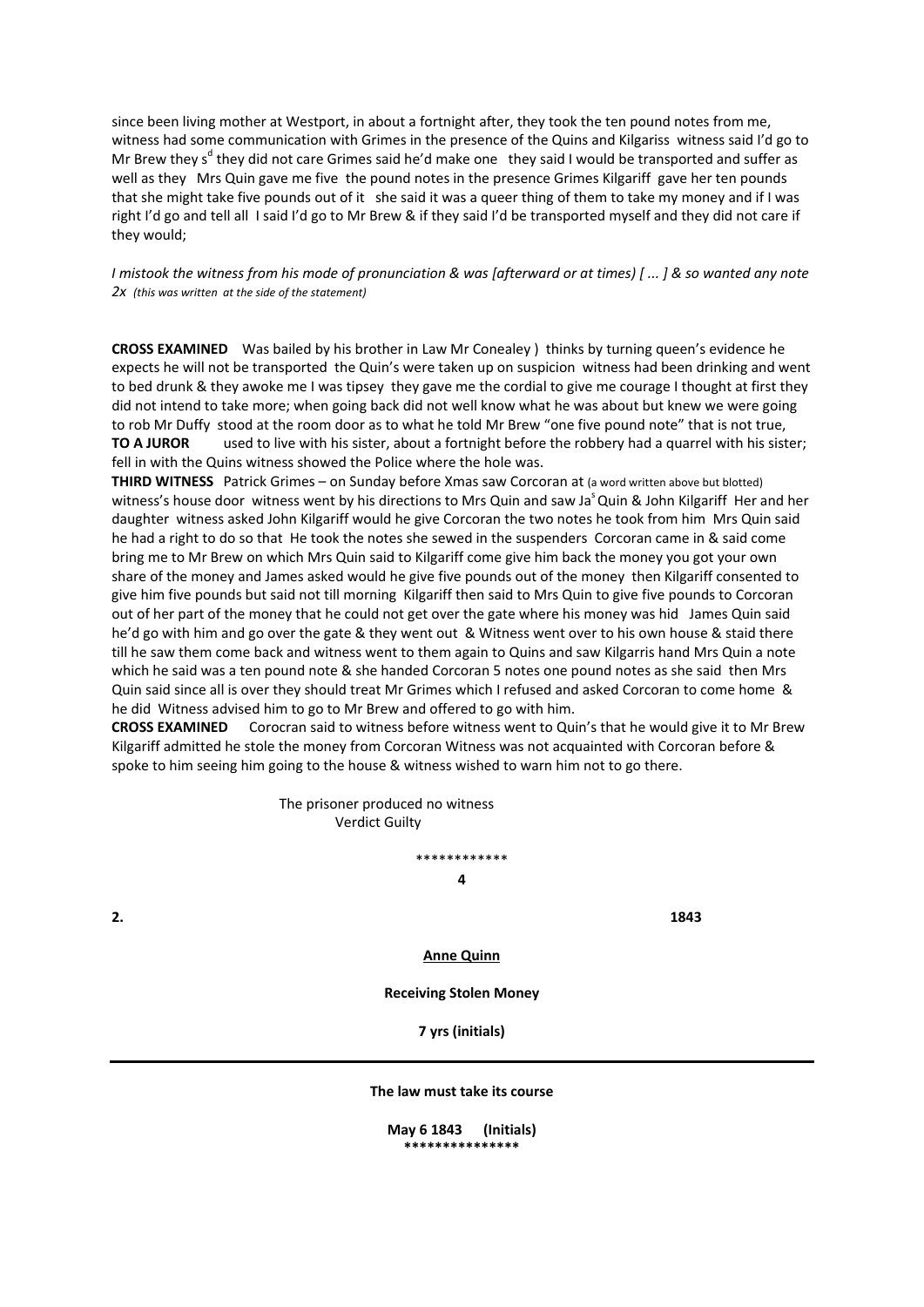To His Excellency Thomas Philip Earl De Grey Lord Lieutenant General and General Governor of Ireland etc etc etc

The Memorial of Anne Quinn now a prisoner in the Gaol of Galway. Most humbly sheweth,

That Memorialist was arraigned at the last Assizes of Galway on a charge of receiving Money. Knowing the same to be stolen, being found Guilty and receiving sentence of seven years transportation. Having being tried before the Honorable (a name has been crossed out.) Mr Justice Perrin

Memorialist Humbly hopes that your Excellency with your usual clemency will mercifully take into your consideration that Memorialist is a widow for the last six years having a family of five orphan children and the only hope they had to look for support.

Memorialist respectfully submits that for a long period of Thirty years she followed the business of a stage keeper and had the most respectable persons calling to her establishment during which time she bore the most Irreproachable character and that since the Dissolution of her Husband she had to attend fairs and markets in the capacity as a Licensed dealer in spirituous liquors to obtain a living for herself and young family. Memorialist humbly but firmly represents to your Excellency that the strongest evidence against her was a man named Grimes a most depraved character and was the person with some other evil disposed persons who tendered bad advice to two young sons of Memorialists to her great prejudice and present loss. Memorialist further sheweth that a Man named Duffy residing in the town of Tuam had been robbed of a sum of Money by a Brotherinlaw of his named Corcoran who by the way of resorting to his own acquittal induced Memlt two sons to accept a trifle of the money she being not aware of such a circumstance Corcoran shortly after gave information and involved Memorialist.

Memorialist further sheweth that his Lordship (a name crossed out and Mr Justice Perrin inserted) gave no credit whatever to the evidence of Corcoran the principle or either to the wife of the prosecutor Duffy. The only person who tendered evidence against her was Grimes he only proved to his having seen her receive a ten pound note.

Memorialist further sheweth that should the present sentence be carried into effect that she will not survive it long as she is a very weak women being about fifty years or upwards and her four unfortunate female children the youngest not exceeding eight years of age will be cast on a pitiless world without any Guardian or Protector whatever

Memorialist trusts that your Excellency considering the features of this Unfortunate case, her delicate state of health Humbly referring your Excellency to Mr Justice Perrin as also to the evidence against her. Humbly hopes your Excellency will be Graciously pleased to take the Prayers of her Memorial into your Humane Consideration and Commute her sentence into Confinement that at last her poor orphan children may see her restored to them for their support and assistance.

And herself and orphan children will ever pray as in duty bound,

Galway

March 1843

W. Connor (written in margin)

++++++++++++++++++++++

John [....] Clerk

Anne Quinn

I certify that from all I have Learnt of the Memorialist before and since her Conviction she bore an Excellent Character up to the period of her Husbands death when it seems her unfortunate sons obtained a complete control? over the poor woman.

> Jeremiah Tully Solicitor Grove House, Tuam